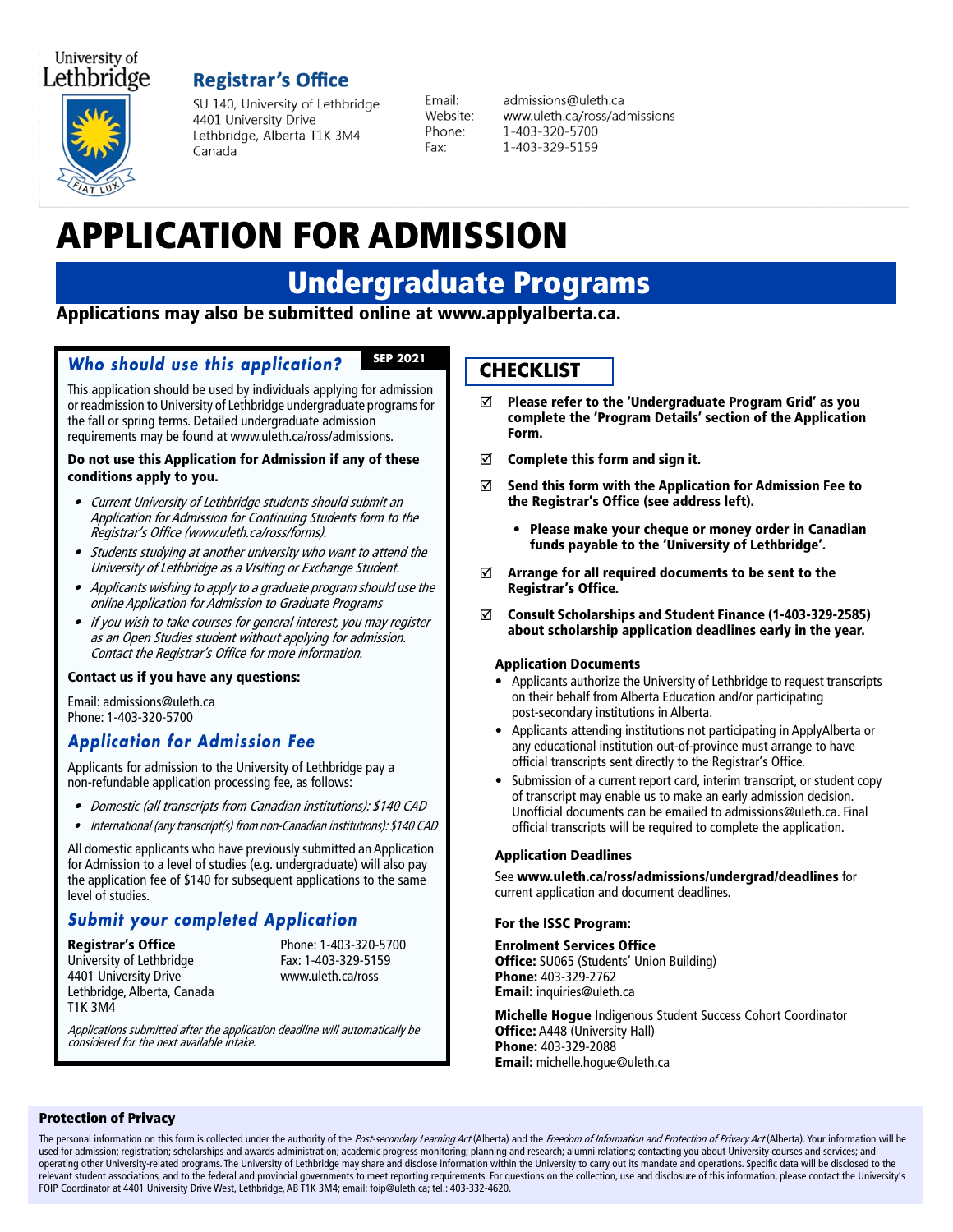#### **Admission to an Undergraduate Program**

#### **PERSONAL INFORMATION**

#### 1. Name

The following names must be your legal names for use on all official University of Lethbridge documentation. Please PRINT clearly.

| First Name: | Middle Name:                                                   |  |
|-------------|----------------------------------------------------------------|--|
|             | Former Last Name(s)/Family Name(s)/Surname(s) (if applicable): |  |

Preferred First Name:

#### 2. Email Address

The University of Lethbridge will use this email address to send you important information (including your University of Lethbridge ID Number) regarding your application for admission, unless you instruct us otherwise.

## 3. Current Address 4. Permanent Address (If different from Current Address) 5. Gender/Date of Birth Apartment and Street Address, and/or Box Number: City or Town: Province/State: Country: Postal Code: and Telephone: Area Code Telephone: Apartment and Street Address, and/or Box Number: City or Town: Province/State: Country: Postal Code: Area Code Telephone:

Gender: Female Male JUndeclared JUnspecified

| Date of Birth: | Day | Month | Year |
|----------------|-----|-------|------|
|                |     |       |      |
| Example:       |     | J A N | 1985 |

#### 6. Indigenous Ancestry

If submitted, this information will be used for statistical purposes and to notify Indigenous students of potential funding and events or opportunities of specific interest. This information does not affect the admission decision.

If you wish to declare that you are an Indigenous person, please specify:

| יוואס כווטוואז וונווו |  |  |  |
|-----------------------|--|--|--|
|                       |  |  |  |
|                       |  |  |  |

| $\sim$ $\sim$ |  |  | $\cdot$ $ \cdot$ |  |  |
|---------------|--|--|------------------|--|--|

| n Advanced Educat |  |
|-------------------|--|

|  |  |  | a Advanced Educati |
|--|--|--|--------------------|

|  | Advanced Education i |  |
|--|----------------------|--|
|  |                      |  |

services to improve aboriginal learner success.

| Alberta Advanced Education is collecting this personal information pursuant to Section 33(C) of the |
|-----------------------------------------------------------------------------------------------------|
| FOIP Act as the information relates directly to and is necessary to meet its mandate and            |
| responsibilities to measure system effectiveness over time and develop policies, programs, and      |

For further information or if you have questions regarding the collection activity, please contact the Director, Data Management and Governance, Post-Secondary Policy and Strategy, Alberta Advanced Education, 10155-102 Street, Edmonton AB, T5J 4L5, 780-422-4322 or the Registrar's Office.

#### 7. Immigration Status

| (Check one only):          |                                                 |
|----------------------------|-------------------------------------------------|
| $\Box$ Canadian Citizen    | Permanent Resident of Canada (Landed Immigrant) |
| $\overline{\phantom{a}}$ . | ---                                             |

Refugee Study Permit

Other Permit (please specify):

If you are not a Canadian Citizen or Permanent Resident, do you have a current Study Permit for Canada?

|  | N٥ |
|--|----|
|  |    |

#### 8. Country of Citizenship

If you checked Canadian Citizen in #7, go to #9.

If you checked any status other than Canadian Citizen, then your application cannot be processed unless your Country of Citizenship is indicated:

Country of Citizenship:

#### **APPLICATION DETAILS**

| 9. | Term you want to begin attendance (check one only): |                                   |  |  |  |
|----|-----------------------------------------------------|-----------------------------------|--|--|--|
|    | Fall<br>(September start.)<br>Year                  | Spring<br>(January start)<br>Year |  |  |  |

10. Have you previously submitted an application for admission to the University of Lethbridge?

■ Yes ■ No

#### 11. Returning Students

I previously attended the University of Lethbridge as an admitted student and have not attended any other post-secondary institution(s) since leaving the University of Lethbridge.

I previously attended the University of Lethbridge as an admitted student, and subsequently attended another post-secondary institution.

#### 12. First Spoken Language

What is the first language you learned and still understand?

If known, University of Lethbridge ID Number

First Nations Non-Status Metis Inuit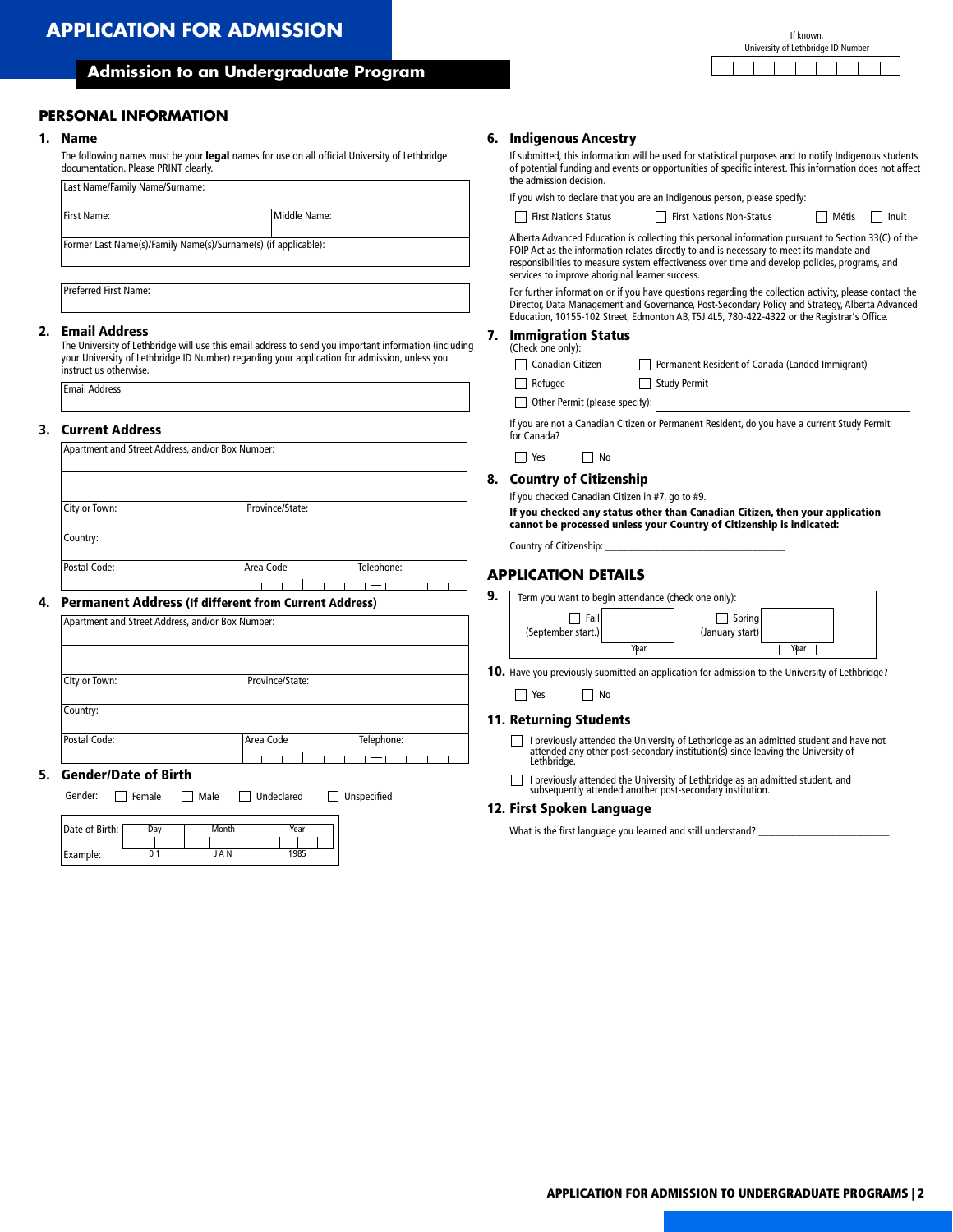### **APPLICATION FOR ADMISSION**

#### **Admission to an Undergraduate Program**

#### **PREVIOUS & CURRENT EDUCATION**

#### 13. Alberta Student Number (ASN)

#### 14. High School Education (if more space is required, attach a separate sheet)

Start with the most recent institution. Include post-secondary institutions where you are completing upgrading courses.

|                |      |                                      |       | From |       | 10   |
|----------------|------|--------------------------------------|-------|------|-------|------|
| Name of School | City | Province (Country if outside Canada) | Month | Year | Month | Year |
|                |      |                                      |       |      |       |      |
| Name of School | City | Province (Country if outside Canada) | Month | Year | Month | Year |
|                |      |                                      |       |      |       |      |

#### 15. Post-Secondary Education (if more space is required, attach a separate sheet)

List all post-secondary institutions (include all colleges, technical institutes, universities, etc) you have attended, or are attending, starting with the most recent.

|             |                              |                                      |        |                  | From |      |       | To   |
|-------------|------------------------------|--------------------------------------|--------|------------------|------|------|-------|------|
| Institution | City                         | Province (Country if outside Canada) |        | Month            |      | Year | Month | Year |
|             |                              |                                      |        |                  |      |      |       |      |
|             | <b>Reason for Attending:</b> | High School Upgrading                |        |                  |      |      |       |      |
|             |                              | Diploma or Degree                    |        | Program of Study |      |      |       |      |
|             |                              | Other                                |        |                  |      |      |       |      |
| Institution | City                         | Province (Country if outside Canada) |        | Month            |      | Year | Month | Year |
|             |                              |                                      |        |                  |      |      |       |      |
|             | <b>Reason for Attending:</b> | High School Upgrading                | $\Box$ |                  |      |      |       |      |
|             |                              | Diploma or Degree                    |        | Program of Study |      |      |       |      |
|             |                              | Other                                |        |                  |      |      |       |      |

#### **PROGRAM DETAILS (Applicants must indicate a program of study. The application cannot be processed if this section is not completed)** 16. University of Lethbridge Program of Study

Applicants to the Pre-B.A./B.Ed. or B.A./B.Ed. program with a major in Indigenous Education must declare a seven-course school subject minor.

If you are selecting a Professional Transfer Program go to #17 below. See the Undergraduate Program Grid provided with this application.

| Program:        |                                                                                                                                     | For B.A. General Major and B.Sc. General Major <sub>1)</sub>                 |                                                                                                 |  |
|-----------------|-------------------------------------------------------------------------------------------------------------------------------------|------------------------------------------------------------------------------|-------------------------------------------------------------------------------------------------|--|
| Major:          | (e.g. Bachelor of Arts or Pre-B.Mgt./B.Ed.)                                                                                         | ONLY - If declaring a General Major, list the<br>three Disciplinary Streams: |                                                                                                 |  |
|                 |                                                                                                                                     |                                                                              |                                                                                                 |  |
|                 | (e.g. Anthropology)                                                                                                                 |                                                                              |                                                                                                 |  |
|                 | 2nd Major (BASc. or Combined Degrees only):                                                                                         | disciplinary streams available for each General Major.                       | * See the Undergraduate Program Grid provided with this application for a list of General Major |  |
| *Concentration: |                                                                                                                                     |                                                                              |                                                                                                 |  |
|                 | * Applicants to the B.Sc. Applied Statistics program must declare a concentration in either<br>Economics, Geography, or Psychology. |                                                                              |                                                                                                 |  |
|                 | Applicants to the Post-Diploma B.Sc. in Geography program must declare a concentration in<br>Geographical Information Science.      |                                                                              |                                                                                                 |  |
|                 | <b>Professional Transfer Programs</b>                                                                                               |                                                                              |                                                                                                 |  |

17. Professional Transfer Programs

Fill out this section if you are selecting a Professional Transfer Program, otherwise leave blank. See the Undergraduate Program Grid provided with this application.

| Academic Objective:                            | Destination Institution:               |  |
|------------------------------------------------|----------------------------------------|--|
| University of Lethbridge Program of Admission: | Major (B.A. or B.Sc. applicants only): |  |
| (e.g. Pre-Engineering B.A., or B.Sc.)          |                                        |  |

#### 18. Alternate Choice

Indicate alternate program (not available for direct-entry B.Ed. and combined degrees with B.Ed.).

| Program:                                    | For B.A. General Major and B.Sc. General Major <sub>1)</sub><br>ONLY - If declaring a General Major, list the<br>three Disciplinary Streams: |                                                                                                 |
|---------------------------------------------|----------------------------------------------------------------------------------------------------------------------------------------------|-------------------------------------------------------------------------------------------------|
| (e.g. Bachelor of Science)                  |                                                                                                                                              |                                                                                                 |
| Major:                                      |                                                                                                                                              | 3)                                                                                              |
| (e.g. Computer Science)                     |                                                                                                                                              |                                                                                                 |
| 2nd Major (BASc. or Combined Degrees only): | disciplinary streams available for each General Major.                                                                                       | * See the Undergraduate Program Grid provided with this application for a list of General Major |
| *Concentration:                             |                                                                                                                                              |                                                                                                 |
|                                             |                                                                                                                                              |                                                                                                 |
|                                             |                                                                                                                                              |                                                                                                 |

#### 19. Campus

Lethbridge **Calgary D** Online (B.T.R. Program only)